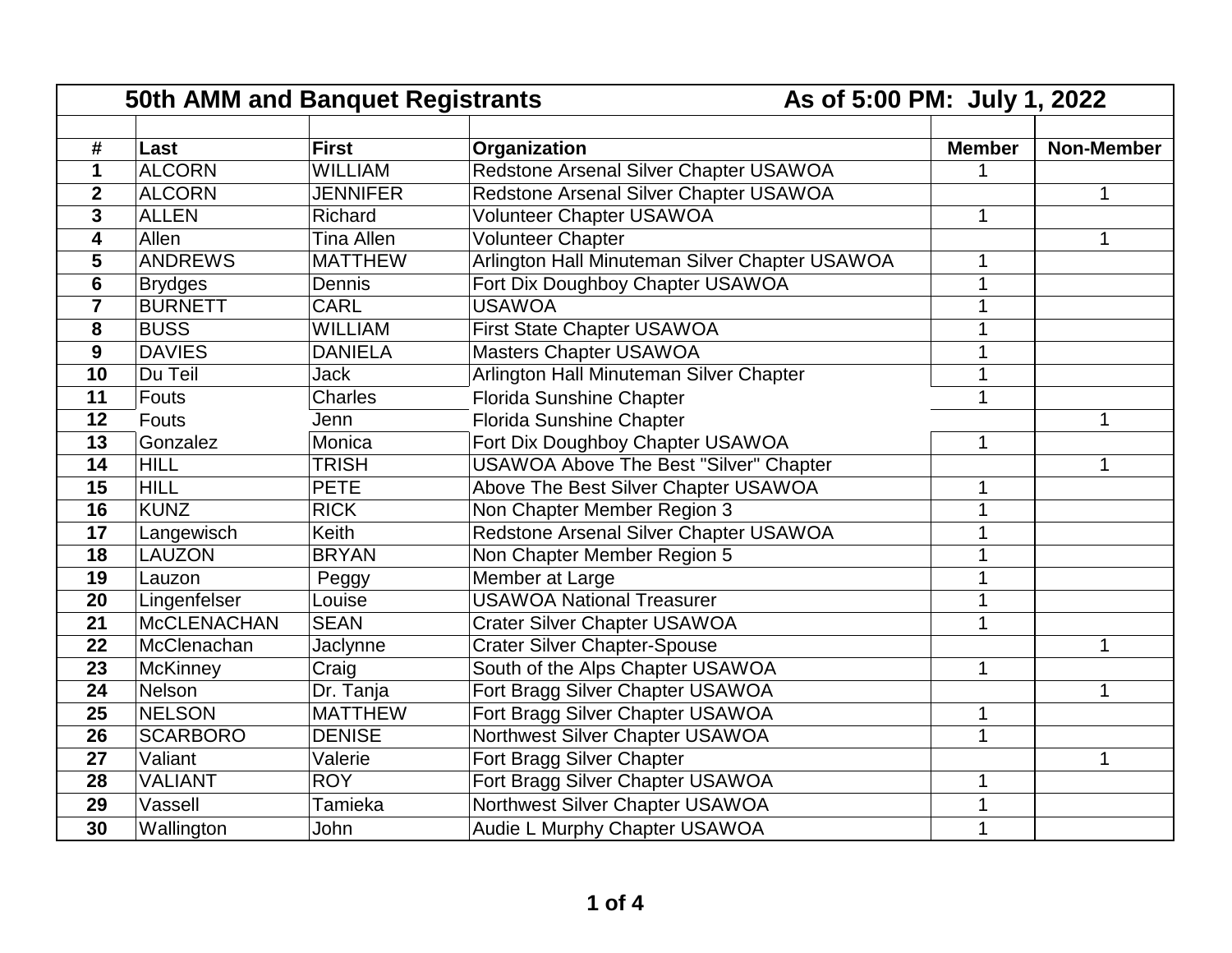|                 | <b>50th AMM and Banquet Registrants</b> |              |                                  | As of 5:00 PM: July 1, 2022 |                   |  |
|-----------------|-----------------------------------------|--------------|----------------------------------|-----------------------------|-------------------|--|
|                 |                                         |              |                                  |                             |                   |  |
| #               | Last                                    | <b>First</b> | Organization                     | <b>Member</b>               | <b>Non-Member</b> |  |
| $\overline{31}$ | Wentworth                               | Linda        | Fort Bragg Silver Chapter USAWOA |                             | 1                 |  |
| $\overline{32}$ | <b>WENTWORTH</b>                        | <b>GERRY</b> | Fort Bragg Silver Chapter USAWOA | 1                           |                   |  |
| 33              | <b>WHITE</b>                            | <b>TERRY</b> | <b>USAWOA Keystone Chapter</b>   |                             | 1                 |  |
| 34              | <b>WHITE</b>                            | JIM          | Keystone Silver Chapter USAWOA   | 1                           |                   |  |
| 35              | Wilson                                  | Harry        | <b>Western Region Director</b>   | $\mathbf{1}$                |                   |  |
| 36              | Wilson                                  | Yenfen       | Harry Wilson's Spouse            |                             | $\mathbf{1}$      |  |
| 37              | Wright                                  | Adams        | Audie L Murphy Chapter USAWOA    | $\mathbf 1$                 |                   |  |
| 38              |                                         |              |                                  |                             |                   |  |
| $\overline{39}$ |                                         |              |                                  |                             |                   |  |
| 40              |                                         |              |                                  |                             |                   |  |
| $\overline{41}$ |                                         |              |                                  |                             |                   |  |
| 42              |                                         |              |                                  |                             |                   |  |
| 43              |                                         |              |                                  |                             |                   |  |
| $\overline{44}$ |                                         |              |                                  |                             |                   |  |
| 45              |                                         |              |                                  |                             |                   |  |
| 46              |                                         |              |                                  |                             |                   |  |
| $\overline{47}$ |                                         |              |                                  |                             |                   |  |
| 48              |                                         |              |                                  |                             |                   |  |
| 49              |                                         |              |                                  |                             |                   |  |
| $\overline{50}$ |                                         |              |                                  |                             |                   |  |
| $\overline{51}$ |                                         |              |                                  |                             |                   |  |
| $\overline{52}$ |                                         |              |                                  |                             |                   |  |
| 53              |                                         |              |                                  |                             |                   |  |
| 54              |                                         |              |                                  |                             |                   |  |
| $\overline{55}$ |                                         |              |                                  |                             |                   |  |
| 56              |                                         |              |                                  |                             |                   |  |
| 57              |                                         |              |                                  |                             |                   |  |
| $\overline{58}$ |                                         |              |                                  |                             |                   |  |
|                 |                                         |              |                                  |                             |                   |  |
|                 | <b>Total Registrants</b>                |              |                                  | 27                          | 10                |  |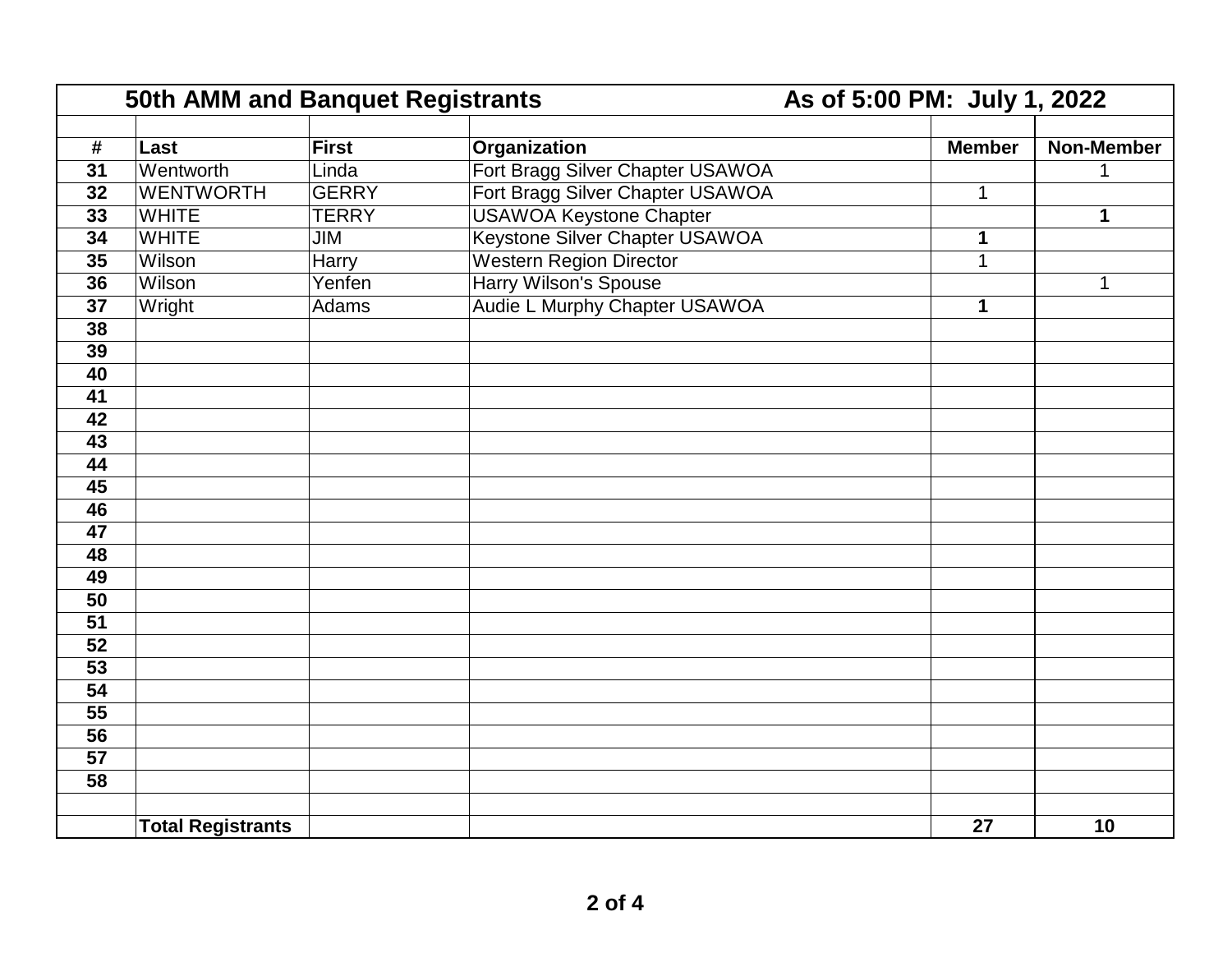|                         | <b>50th AMM Only Registrants</b> |               |                                     |                         | As of 5:00 PM: July 1, 2022 |  |
|-------------------------|----------------------------------|---------------|-------------------------------------|-------------------------|-----------------------------|--|
|                         |                                  |               |                                     |                         |                             |  |
| #                       | Last                             | <b>First</b>  | <b>Organization</b>                 | <b>Member</b>           | <b>Non-Member</b>           |  |
| 1                       | Chayt                            | Janice        | <b>Crater Silver Chapter USAWOA</b> |                         |                             |  |
| $\boldsymbol{2}$        | Cooper                           | <b>Darius</b> | Fort Bragg Silver Chapter USAWOA    | 1                       |                             |  |
| 3                       | <b>LUNDIN</b>                    | <b>HOWARD</b> | Non Chapter Member Region 3         | $\mathbf{1}$            |                             |  |
| $\overline{\mathbf{4}}$ | Lundin                           | <b>BECKI</b>  | Guest                               |                         | $\mathbf{1}$                |  |
| 5                       |                                  |               |                                     |                         |                             |  |
| $\overline{6}$          |                                  |               |                                     |                         |                             |  |
| $\overline{7}$          |                                  |               |                                     |                         |                             |  |
| 8                       |                                  |               |                                     |                         |                             |  |
| $\mathbf 0$             |                                  |               |                                     |                         |                             |  |
| $\overline{10}$         |                                  |               |                                     |                         |                             |  |
| $\overline{11}$         |                                  |               |                                     |                         |                             |  |
| $\overline{12}$         |                                  |               |                                     |                         |                             |  |
| $\overline{13}$         |                                  |               |                                     |                         |                             |  |
| $\overline{14}$         |                                  |               |                                     |                         |                             |  |
| 15                      |                                  |               |                                     |                         |                             |  |
| $\overline{16}$         |                                  |               |                                     |                         |                             |  |
| $\overline{17}$         |                                  |               |                                     |                         |                             |  |
| $\overline{18}$         |                                  |               |                                     |                         |                             |  |
| $\overline{19}$         |                                  |               |                                     |                         |                             |  |
| $\overline{20}$         |                                  |               |                                     |                         |                             |  |
| $\overline{21}$         |                                  |               |                                     |                         |                             |  |
| 22                      |                                  |               |                                     |                         |                             |  |
| 23                      |                                  |               |                                     |                         |                             |  |
| $\overline{23}$         |                                  |               |                                     |                         |                             |  |
| $\overline{25}$         |                                  |               |                                     |                         |                             |  |
| $\overline{26}$         |                                  |               |                                     |                         |                             |  |
| $\overline{27}$         |                                  |               |                                     |                         |                             |  |
| $\overline{28}$         |                                  |               |                                     |                         |                             |  |
|                         |                                  |               |                                     |                         |                             |  |
|                         | <b>Total Registrants</b>         |               |                                     | $\overline{\mathbf{3}}$ | $\mathbf 1$                 |  |